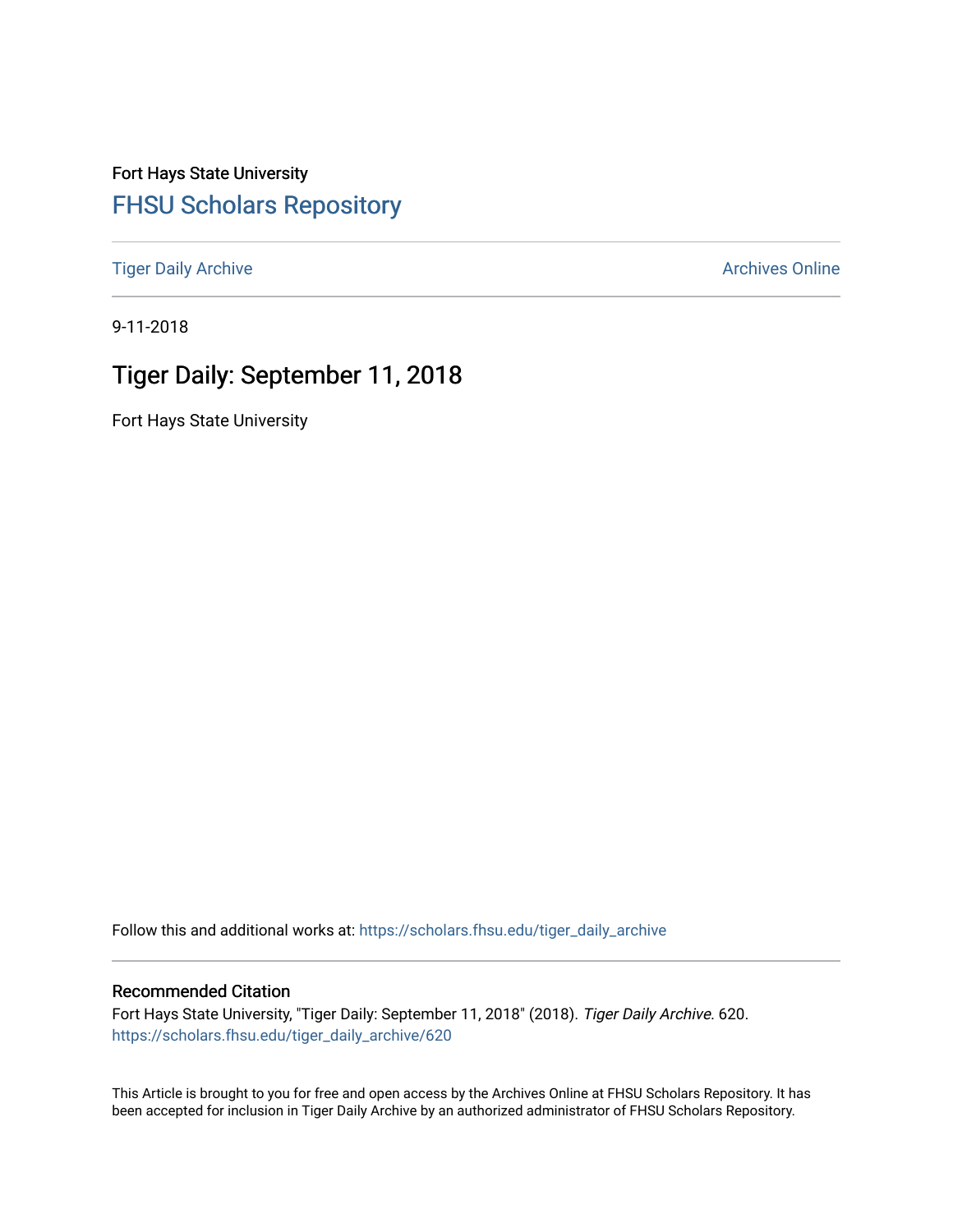# Tiger Daily [September 11, 2018]

# Tiger Daily

Tue 9/11/2018 12:02 PM

To: Tiger Daily < TigerDaily@fhsu.edu>;



#### **ANNOUNCEMENTS**

- · **It's Inauguration Week!**
- · **Call for 2019-2020 New First-Year Learning Communities**
- · **Updates for Scantron Bubble Sheet Scanning and Reporting**
- · **Workday [Documentation](#page-3-0) on FHSU Website**
- · **Homecoming 2018**
- · **Lighthouse Project Mentors Needed**
- · **Honors Course Proposals Deadline**
- · **On-Site Biometric Screening & Health Coach Available**
- · **Victor E Garden Volunteer Work Days – Food & Garden Club**
- · **CCL Contact [Information](#page-8-0) and September Events**
- · **Ilos is Now [VidGrid!](#page-9-0)**
- · **Advisor Training**

## **EVENTS**

#### **THIS WEEK/WEEKEND**

- · **Hispanic Dance Session: Flamenco – September 12; 6:30pm to 9:00pm**
- · **Fall 2018 Academic Advising Webinars – See Dates & Times Below**
- · **Hispanic Heritage Month Kick-Off [Celebration](#page-11-0) – September 13; 11:00am**
- · **SWIPEOut Hunger Service Event – September 14; 10:30am to 12:30pm**
- · **Friday [Movie](#page-11-1) Night – September 14; 7:30pm**
- · **FREE Aikido Training Seminar – September 14-16; See Times Below**
- · **KWEC Butterfly Festival – September 15; 9:00am to 12:00pm**

#### **FUTURE EVENTS**

- · **Science Café Presents: "The Science of Eating" – September 17; 7:00pm**
- · **TILTed Tech Mini-Conference: Great Ideas with Instructional Design – September 18; 12:00pm to 3:00pm**
- · **Finding Funding Workshop – September 20; 3:30pm to 5:00pm**
- · **MDC Workshop: ["Introduction](#page-13-0) to Excel" – October 3; 1:00pm to 4:00pm**
- · **MDC Workshop: "Intermediate Excel" – October 17; 1:00pm to 4:30pm**
- · **MDC Workshop: "Intermediate Excel: Data Analysis" – October 24; 8:30am to 12:00pm**
- · **A Dinner to Die For – October 27; 6:00pm**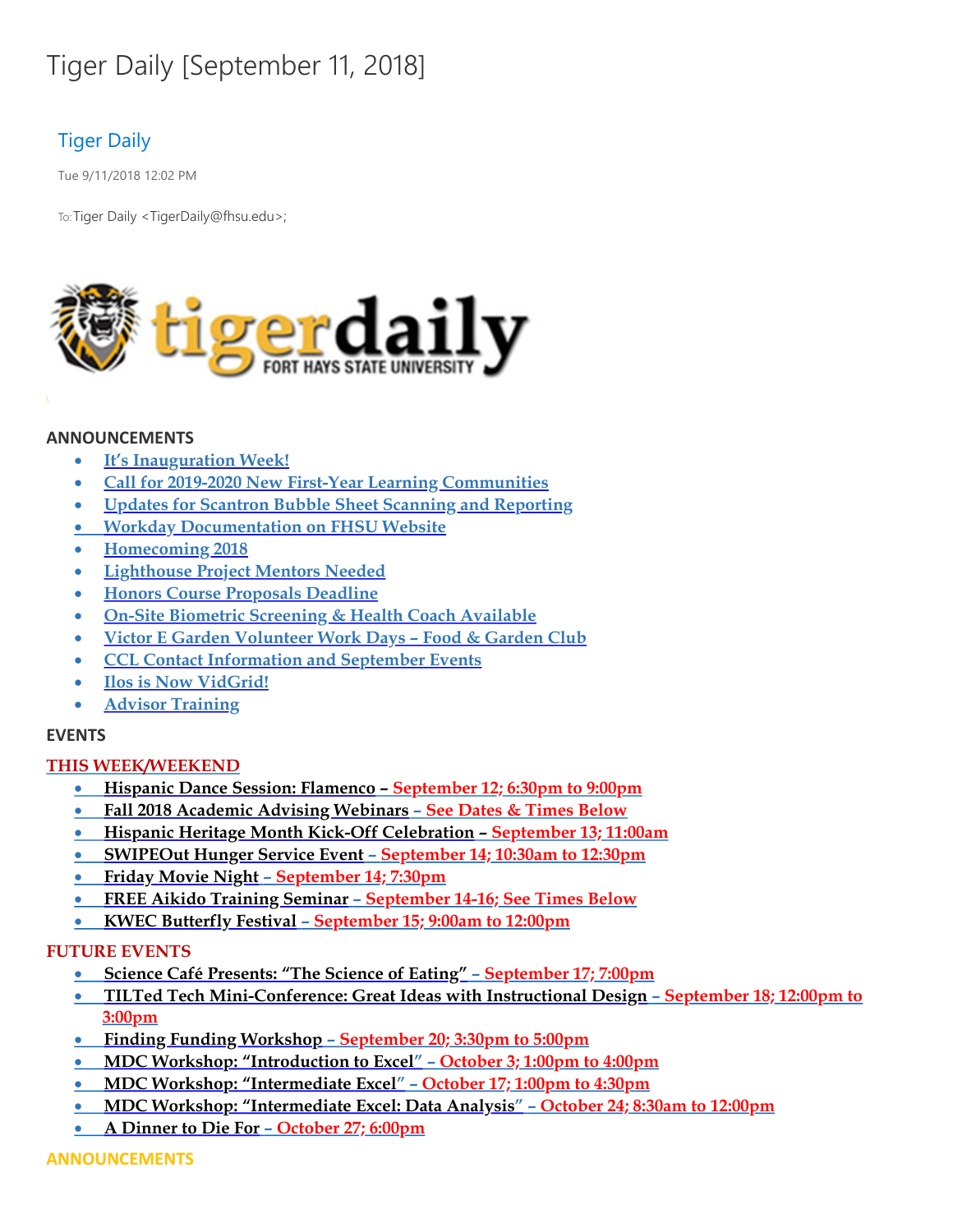## **It's Inauguration Week!**

We hope that you all are planning to attend inauguration activities this week. Here's what's happening:

#### **WEDNESDAY, SEPTEMBER 12, 2018**

Dr. Mason Inauguration Exhibit Opening *Forsyth Library - 11:30 a.m - 12:30 p.m. Opening presentations by President Mason and Deb Ludwig Refreshments provided, everyone is welcome to attend.* An exhibit of letters and certificates of congratulations. Exhibit will be on display through Homecoming weekend (Sept. 27-29)*.*

#### **FRIDAY, SEPTEMBER 14, 2018**

#### All classes are cancelled until 12:30 p.m. to allow faculty, staff and students to attend inauguration activities.

#### **Community Event**

*Worship Service, Celebration Community Church, 5790 230th Ave - Gather at 7:30 a.m.; Service at 8 a.m. Refreshments provided.*

Bus service will be available between Gross Memorial Coliseum and Celebration Community Church. The worship service should last about 45 minutes.

#### **Inauguration Ceremony**

*Gross Memorial Coliseum – 10:00 a.m.* Join us for the investiture of Fort Hays State University's tenth president, Dr. Tisa Mason. Shuttle service will be available between Gross Memorial Coliseum and the Memorial Union, starting at 8:45 am.

#### **Celebration on the Quad**

*FHSU Quad, 600 Park St - 11:30 a.m. – 1:00 p.m.* Join us for food and activities on the Quad! Take this opportunity to congratulate Dr. Mason in person.

#### **Special Inauguration Day Discounts**

Visit the Tiger Spirit Shop and the Tiger Book Shop this day for 20% off select merchandise and gifts. Chartwells is offering a 10% discount at the Grab N Go, Mondo's, and Tiger Market. (not to include Pizza Hut or Starbucks)

#### **SATURDAY, SEPTEMBER 15, 2018**

#### I**nauguration Service Project: SWIPEOut Hunger Event**

*Forsyth Library - 10:30 a.m.-12:30 p.m.* To volunteer, go to www.fhsu.edu/inauguration

#### **FHSU vs. Washburn University Football Game**

*Lewis Field Stadium - 7 p.m.*

#### **Send a Greeting**

If you would like to send a special greeting to Dr. Mason, go to www.fhsu.edu/inauguration and click on the "send a greeting" tab on the left.

#### **Spread the Word**

Please share information about inauguration with your students. Encourage them to attend!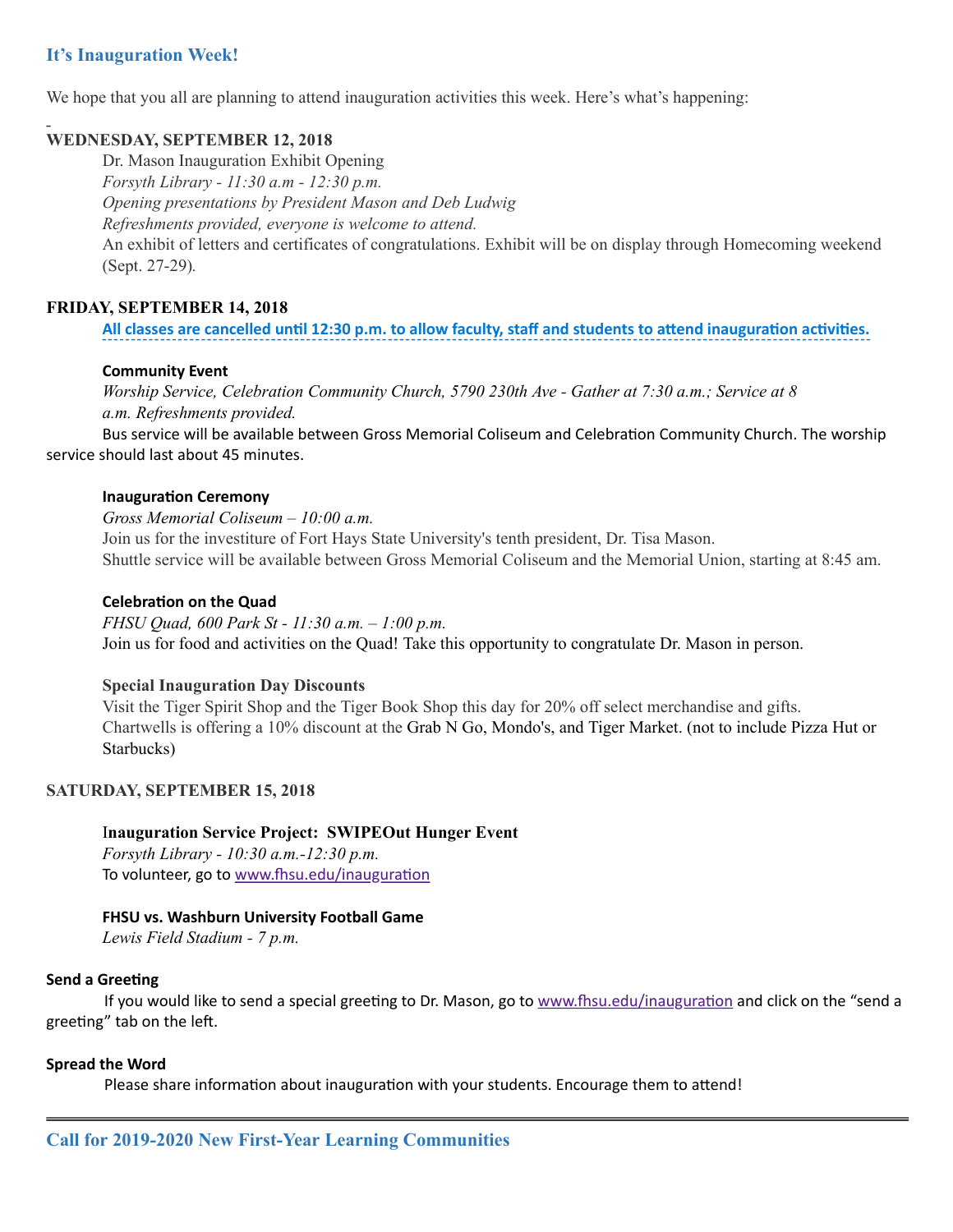Call for 2019-2020 New First-Year Learning Communities

The Office of Transition & Student Conduct is currently accepting proposals for new first-year learning communities for the 2019-2020 academic year. Each year, approximately 300 first year students choose to participate in one of the learning communities. An LLC is comprised of 14 or 28 first-year students who:

- Live together on the same residence hall floor in Victor E. Village.
- · Take 2-3 learning community-designated courses together in the fall semester.
- · Take 1-2 learning community-designated courses together in the spring semester.
- · Participate in a signature co-curricular experience as well as additional activities throughout the year.

Applications are currently being accepted for proposed new first-year learning communities for the 2019-2020 academic year. If you would like to propose a new learning community, please complete the form at <https://tigerlink.fhsu.edu/submitter/form/start/221152> by Monday, October 1 at 4:30 p.m.

Dr. Teresa Clounch, Assistant Vice President of Student Affairs, is also available to meet with any individual interested in learning more about the first-year learning community program and brainstorming new learning communities. You may reach her at ext. 5824 or [tlclounch@fhsu.edu.](mailto:tlclounch@fhsu.edu)

## **Updates for Scantron Bubble Sheet Scanning and Reporting**

The standalone scanner that Teaching Innovation and Learning Technologies previously used to scan test sheets has reached its end of life. We have used this as an opportunity to streamline the scanning process by adopting an updated version of the software used to create reports. The two steps that will impact faculty scantron users are as follows**. First**, **faculty will no longer have to pick up testing sheets from the TILT office**. The new software will utilize new forms that do not need to be specially printed. You will be able to print your own test sheets by downloading the PDF and printing the exact number you require at the following URL: <http://tigerlearn.fhsu.edu/wp-content/uploads/200-Question-Form-Remark.pdf>. For any exam please use the new sheets. If you still have the original testing sheets they will no longer work since they cannot be **scanned in our multifunction printers.**

<span id="page-3-0"></span>Second, the new software allows you to utilize the multifunction printers in your departments faculty to scan finished **exams**. Once scanned you only need to email us the resulting PDF document to [Tigerlearn@fhsu.edu](mailto:Tigerlearn@fhsu.edu). **There will be no need to carry the physical sheets to Tomanek Hall for [processing.](https://ilos.video/Q76dMF)** The linked tutorial explains the process: Scan and Email Exams.

Finally, the new software reads any marks on testing forms, eliminating the requirement for #2 pencils. However, it may make sense to continue requiring the use of #2 pencils since marks created in pen will not be easy to erase.

Please let me know if you have any questions or would like us to walk you through the process. On a related note, many faculty have had great success transitioning to Akindi. Michell Van Der Wege, from the Nursing Department gave a great demonstration at Professional Development Day. Follow this link for more [information.](http://tigerlearn.fhsu.edu/akindi/)

## **Workday Documentation on FHSU Website**

Late last week, there was an issue identified with the Workday Documentation on the FHSU website. In order to bypass that issue while it is being resolved, we have now have the documentation available within the UniversityDocs shared drive. The locations are listed below:

| Location:     | \\ad.fhsu.edu\fhsudata\UniversityDocs\WorkdayDocumentation     |
|---------------|----------------------------------------------------------------|
| Mapped Drive: | N:\UniversityDocs\WorkdayDocumentation                         |
| Mac:          | smb://ad.fhsu.edu/fhsudata/UniversityDocs/WorkdayDocumentation |

#### **Homecoming 2018**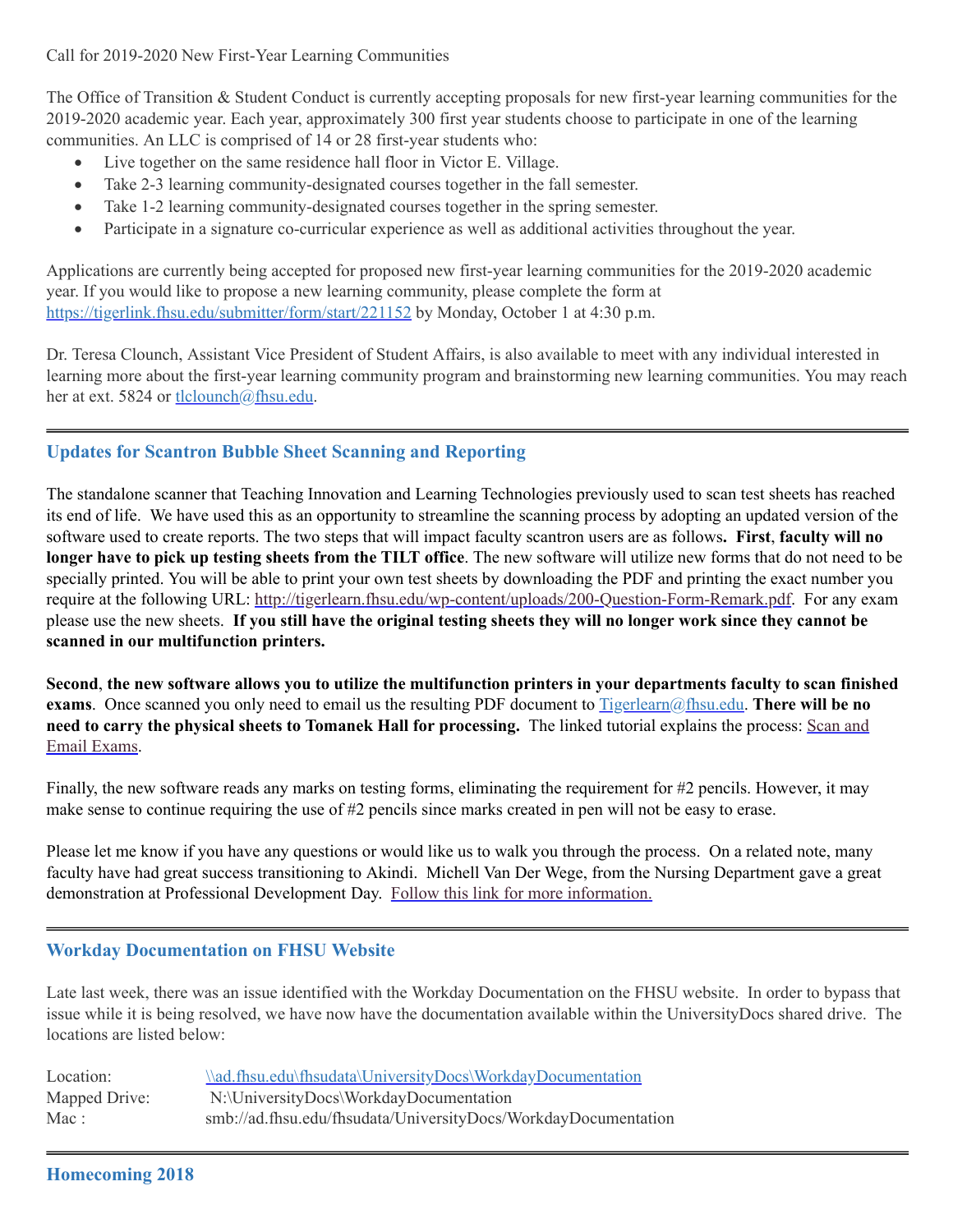#### **FHSU Homecoming 2018 –"Welcome to the Jungle" - September 24-29, Hays**

The annual celebration is sure to please all with more than 35 events activities for all Tigers – students, faculty, staff, alumni and friends – scheduled throughout the week, leading into the FHSU vs. University of Central Oklahoma football game on Saturday, Sept. 29.

Friday, September 21 **Chamber Chat** 9:00 a.m. - 10:00 p.m., Robbins Center *Sponsored by: Chamber of Commerce and FHSU Homecoming Coordinating Committee*

## Monday, September 24 Homecoming Week Kick-Off and Royalty Meet & Greet - Featuring a welcome from FHSU President Dr. Tisa Mason **and performance by guitarist Sam Burchfield**

11:00 a.m. - 1:00 p.m., Memorial Union North Patio *Sponsored by: Office of the President, Center for Student Involvement and University Activities Board*

Tuesday, September 25

**Homecoming Carnival** 5:00 p.m. - 9:00 p.m., Campus Quad *Sponsored by: University Activities Board*

#### Wednesday, September 26

**Royalty Voting Booth** 11:00 a.m. - 1:00 p.m., Memorial Union Feature Wall Lobby *Sponsored by: Center for Student Involvement*

#### **Student Organization Rally Night**

7:30 p.m. - 9:30 p.m., Lewis Field *Sponsored by: Center for Student Involvement*

Thursday, September 27 **Tiger Alumni & Friends Golf Tournament** Registration - 8:00 a.m.; Shotgun Start - 9:30 a.m., Smoky Hill Country Club (3303 Hall St.) *Sponsored by: Alumni Association*

**Coach's Corner – Lunch with Head Football Coach Chris Brown** 12:00 p.m. - 1:00 p.m., Smoky Hill Country Club (3303 Hall St.) *Sponsored by: Alumni Association*

**Art & Design Reunion – Iron Pour Demonstration and BBQ** 4:00 p.m. – 9 p.m. (Burn-in - 4:00 p.m.; BBQ - 5:00 p.m.; Casting Iron - 6:00 p.m.), Center for Applied Technology & Sculpture *Sponsored by: Alumni Association*

**Victor E. March to the Tiger Bonfire**

7:00 p.m., Stadium Place Apartments *Sponsored by: Fraternity & Sorority Life and Tigers4Ever*

#### **Pep Rally & Tiger Bonfire**

7:30 p.m. - 9:30 p.m., Robbins Center East Lawn *Sponsored by: Fraternity & Sorority Life and Tigers4Ever*

Friday, September 28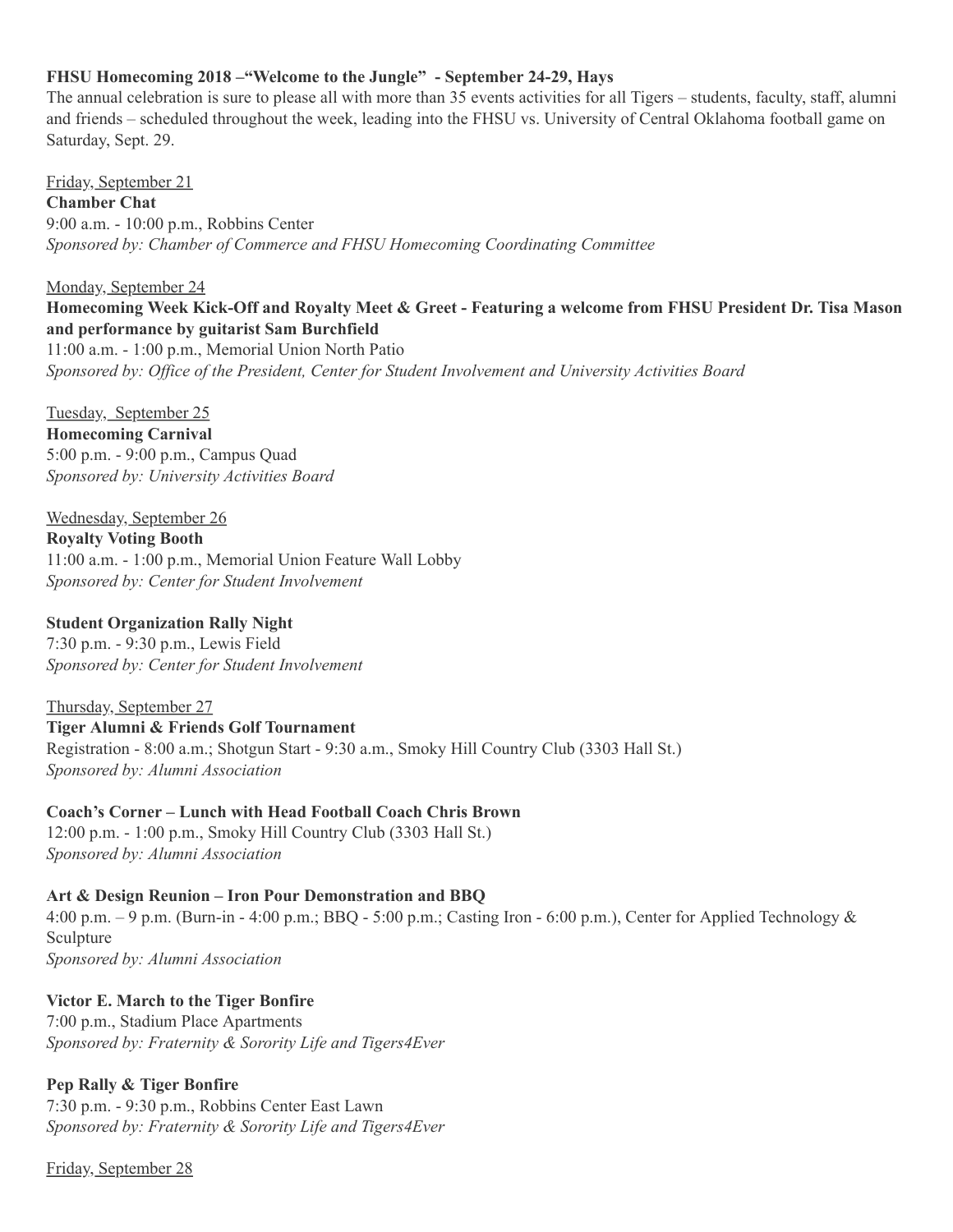#### **Oktoberfest**

8:30 a.m. - 7:00 p.m., Municipal Park *Sponsored by: Volga German Society*

#### **Homecoming Registration**

8:00 a.m. - 4:30 p.m., ,Memorial Union *Sponsored by: Alumni Association*

## **Art & Design Building "Construction Preview"**

9:00 a.m. - 10:00 a.m., Northeast Patio of the Memorial Union *Sponsored by: Office of the President*

## **Campus Walking Tour**

10:00 a.m., Memorial Union (meet in the Sunset Atrium) *Sponsored by: Alumni Association*

#### **Half Century Club Luncheon & Induction**

Social - 11:00 a.m.; Luncheon - 12:00 p.m., Memorial Union *Sponsored by: Alumni Association*

## **Campus Walking Tour**

2:00 p.m., Memorial Union (meet in the Sunset Atrium) *Sponsored by: Alumni Association*

## **Class of 1958 & 1968 Reunion Campus/Hays Bus Tour and Social**

Tour - 2:30 p.m.; Social - 3:30 p.m., Memorial Union (meet in Sunset Atrium) *Sponsored by: Alumni Association*

## **All-Year Men's & Women's Basketball Reunion Social**

5:30 p.m., Robbins Center *Sponsored by: Alumni Association*

## **Alumni Awards & Recognition Banquet**

Social - 6:00 p.m.; Banquet - 7:00 p.m., Memorial Union *Sponsored by: Alumni Association*

#### **Retirement Reception for Dr. Kenneth Neuhauser**

6:30 p.m. – 8:30 p.m., Sternberg Museum of Natural History (3000 Sternberg Drive) *Sponsored by: Department of Geosciences*

#### **Tourism and Hospitality Management 10th Anniversary Reunion**

6:30 p.m., The Venue at Thirsty's Brew Pub & Grill (2704 Vine Street); RSVP by 9/21/18. *Sponsored by: Department of Applied Business Studies*

#### **Women's Soccer vs Central Oklahoma University**

7:00 p.m. *Sponsored by: FHSU Athletics*

**Art & Design Reunion - Alumni Exhibition Gallery Opening Reception** 7:00 p.m. - 9:00 p.m., Rarick Hall, Moss-Thorns Gallery of Art and Sculpture *Sponsored by: Alumni Association*

**Art & Design Reunion – "FHSU Sculpture Now and Then" Gallery Opening Reception** 7:00 p.m. - 9:00 p.m., Center for Applied Technology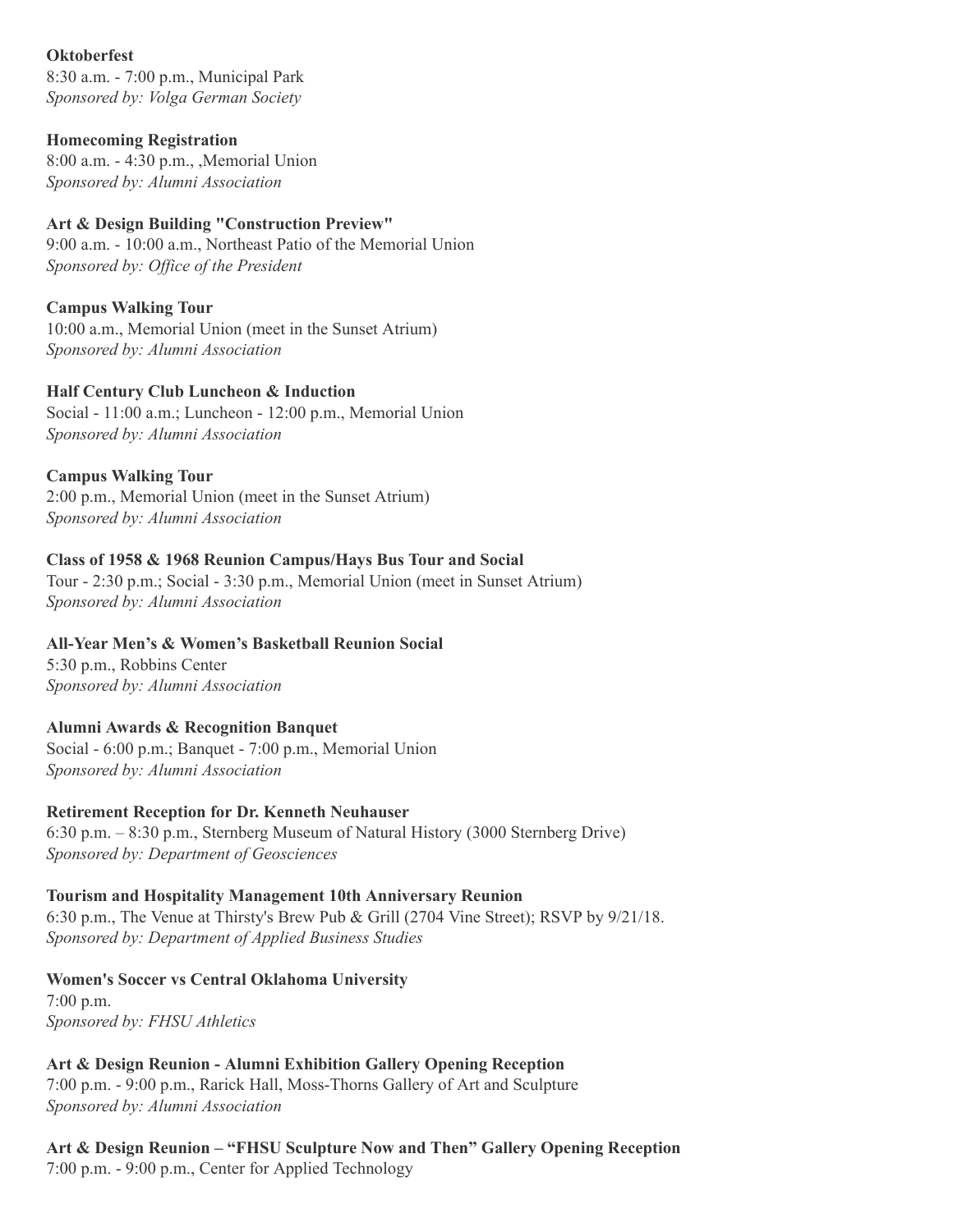#### *Sponsored by: Alumni Association*

Saturday, September 29 **Tiger 5K Run/Walk** Registration - 7:30 a.m.; Race - 8:00 a.m., Robbins Center *Sponsored by: Alumni Association*

**Homecoming Registration** 8:00 a.m. - 12:00 p.m., Memorial Union *Sponsored by: Alumni Association*

**Art & Design Reunion Breakfast and Departmental Update**

8:30 a.m., Memorial Union *Sponsored by: Alumni Association*

**Class of 1958 Reunion Breakfast** Breakfast - 8:30 a.m.; Board parade vehicle - 11:45 a.m., Memorial Union (west entrance) *Sponsored by: Alumni Association*

**Class of 1968 Reunion Breakfast** Breakfast - 8:30 a.m.; Board parade vehicle - 11:45 a.m., Memorial Union (west entrance) *Sponsored by: Alumni Association*

#### **Tiger Family & Friends Fun Mile Walk**

Registration - 9:30 a.m.; Walk - 10:00 a.m., Robbins Center *Sponsored by: Alumni Association*

#### **Political Science Department 80th Anniversary Celebration**

10:00 a.m. - 12:00 p.m.; Breakfast at 10:30 a.m., Memorial Union For additional information, contact the department at *[polisci@fhsu.edu](mailto:polisci@fhsu.edu)* or 785-628-4425 and be sure to RSVP by 9/15/18. *Sponsored by: Department of Political Science*

#### **Geosciences Alumni Lunch**

11:00 a.m. – 1:00 p.m., The Paisley Pear, 100 Main Street For additional information, contact the department at [geosciences@fhsu.edu](mailto:geosciences@fhsu.edu) or 785-628-5389 and be sure to RSVP by 9/24. *Sponsored by: Department of Geosciences*

#### **Homecoming 2018 Parade**

1:00 p.m., Downtown Hays *Sponsored by: Center for Student Involvement*

**Art & Design Reunion – 711 Studio Open House – Art by Mick Jilg**

2:00 p.m. – 4:00 p.m., 711 Main Street *Sponsored by: Alumni Association*

**Art & Design Reunion – Hays Arts Council Open House – Kathleen Kuchar: A Career Retrospective** 2:00 p.m. – 4:00 p.m., 112 E 11th Street *Sponsored by: Alumni Association*

**Art & Design Reunion – Hays Arts Center Annex – Eugene "Skip" Harwick Painting Retrospective** 2:00 p.m. – 4:00 p.m., 1010 Main Street *Sponsored by: Alumni Association*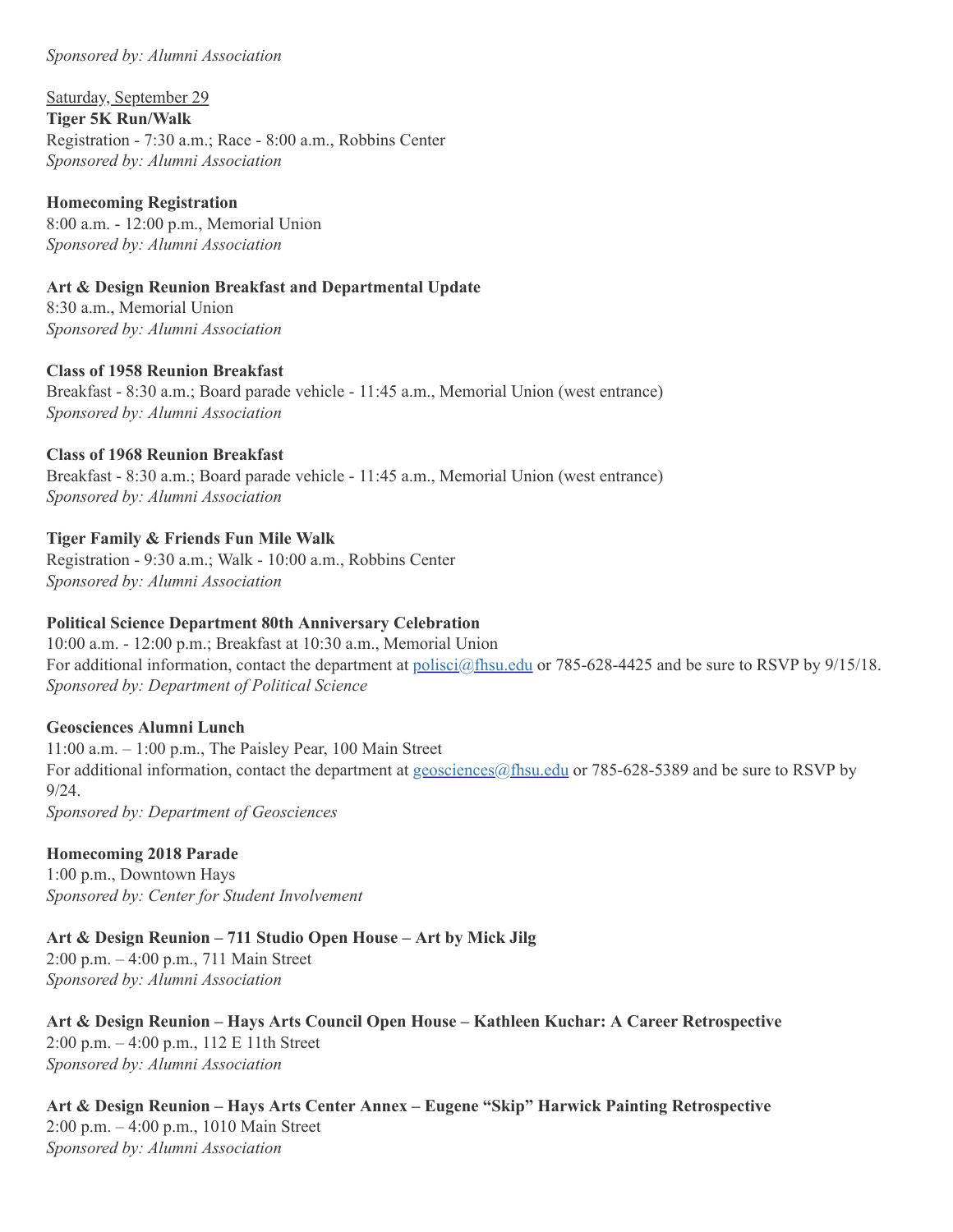## **Tiger Friends & Family Tailgate**

4:30 p.m. - 6:30 p.m. (food served at 5:00 p.m.), East side of Lewis Field Stadium *Sponsored by: Alumni Association*

#### **College of Education Tailgate Invitation**

5:00 p.m., Lewis Field Stadium *Sponsored by: College of Education*

**Tourism and Hospitality Management Tailgate** 3:00 p.m., Lewis Field Stadium *Sponsored by: Department of Applied Business Studies*

# **FHSU Football vs. Central Oklahoma University**

7:00 p.m., Royalty Coronation at Halftime, Lewis Field Stadium *Sponsored by: FHSU Athletics*

**Registration for all FHSU Alumni Association sponsored events/activities is available online at [www.goforthaysstate.com/homecoming2018](https://www.goforthaysstate.com/s/947/redesign/index.aspx?sid=947&gid=1&pgid=4483&appealcode=HC18FacStaffEm082718) or by calling the Alumni Office x4430.** *Deadline to register: Thursday, Sept. 20*.

Keep up to date with all campus-wide Homecoming activities as they are added to the Schedule of Events page at [www.fhsu.edu/homecoming.](http://www.fhsu.edu/homecoming)

Alumni related questions can be directed to the Alumni Office at x4430 or [alumni@fhsu.edu.](mailto:alumni@fhsu.edu) Questions regarding campus/community-wide events and activities can be directed to the appropriate [contact.](https://www.fhsu.edu/homecoming/contact/index) See you soon!

## **Lighthouse Project Mentors Needed**

Are you a first-generation student/faculty/staff?

Are you looking for an AWESOME opportunity to invest in the lives of others?

If you are, listen up:

Mentors are needed as part of the Lighthouse Project – a program that partners first-year, first-generation students with other first-gens.

The time commitment is whatever you and your assigned mentee would like to invest into the experience.

If you are interested in volunteering to be a part of this program as a mentor please e-mail Joshua Clary, Graduate Assistant for Transition and Student Conduct at 785-628-4691 or [jcclary.se@fhsu.edu](mailto:jcclary.se@fhsu.edu).

#### **Honors Course Proposals Deadline**

The Fort Hays State University Honors College is now accepting Honors Course Proposals for the Fall 2019 Academic Semester.

The Honors College is looking for exceptional faculty to teach courses to outstanding students on campus. Participating in one of the university's Programs of Distinction is a chance to expand learning opportunities for students, as well as experiment with new strategies in and out of the classroom.

While FHSU strives for academic excellence in all classes, at the heart of a successful honors program is the unique interaction between teacher and student made possible by the opportunities in an honors course. Intellectual challenge is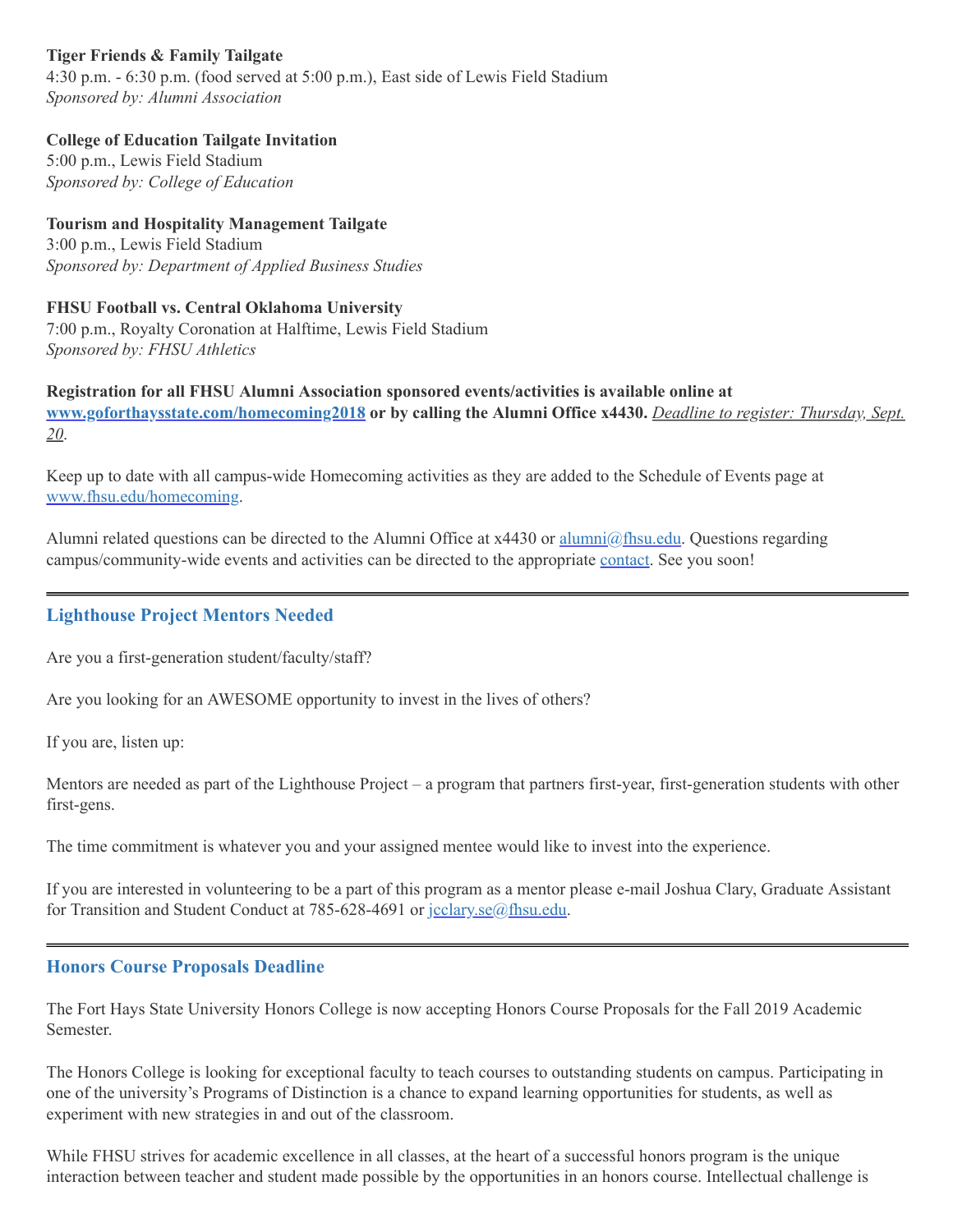supported by pedagogy that stimulates students to think about topics in new ways, explore subject matter in greater depth or breadth, and gain first-hand exposure to issues through experiential learning. Quality is valued over quantity through rigorous and deeper course work that provides opportunities not available in tradition courses. Interactivity is not only gratifying in an honors course, but central to its success whether a debate, discussion, or connection outside the classroom.

The deadline for all Honors course proposals is **October 5 th , 2018**. The application form, as well as more information about the process and examples, can be found at <https://www.fhsu.edu/honors/Resources-and-Forms/>. All applications can be emailed to Jensen Scheele, Honors College Administrative Specialist, at *[jnscheele@fhsu.edu.](mailto:jnscheele@fhsu.edu)* 

If you have any questions about Honors Courses, please feel free to contact Dr. Carol Patrick at [clpatrick@fhsu.edu](mailto:clpatrick@fhsu.edu) or 785-628-4406.

## **On-Site Biometric Screening & Health Coach Available**

Free Biometric Screening Offered

Tuesday, October 2<sup>nd</sup>

Wednesday, October 3<sup>rd</sup>

*Worth 5 HealthQuest Credits*

For employees and spouses enrolled in Plan C, J, N, or Q, participation is also worth \$50 into their HSA or HRA Account.

Fort Hays State University – Memorial Union

There will also be a Health Coach available that day from 7:00AM- Noon in the Memorial Union Calvary Room (Room 205).

<http://www.kdheks.gov/hcf/healthquest/coaching.html>

*Deadline to sign up is 3 DAYS PRIOR TO DATE by midnight.*

#### **How Do I Sign Up?**

Log-on to your account on the wellness portal [\(https://kansashealthquest.cernerwellness.com/\)](https://kansashealthquest.cernerwellness.com/). To create a new account, follow instructions found at [http://www.kdheks.gov/hcf/healthquest/download/How\\_to\\_Register\\_an\\_Account.pdf](http://www.kdheks.gov/hcf/healthquest/download/How_to_Register_an_Account.pdf).

Once logged in, follow these simple steps to schedule your screening:

- Click on Biometric Screenings
- Select Onsite Screenings
- Login or create an account on the Online Scheduler
- Select Hays from the list of cities
- Select the Location/Date you want to attend
- · A list of times will appear. Select the time that works best for your schedule.
- <span id="page-8-0"></span>• Answer a few simple questions and click Create Appointment

#### **What is a Biometric Screening?**

Knowing cholesterol or blood glucose values can help you identify serious risks and manage or prevent health problems before they occur. HealthQuest sponsors free biometric screenings at worksites statewide. Testing is conducted in 30 minutes or less using a simple finger stick. Results you will receive include:

- Total Cholesterol, HDL, LDL and total Cholesterol to HDL ratio
- Triglycerides and Glucose
- Systolic and Diastolic Blood Pressure
- Height, Weight, and Body Mass Index (BMI)
- Waist Circumference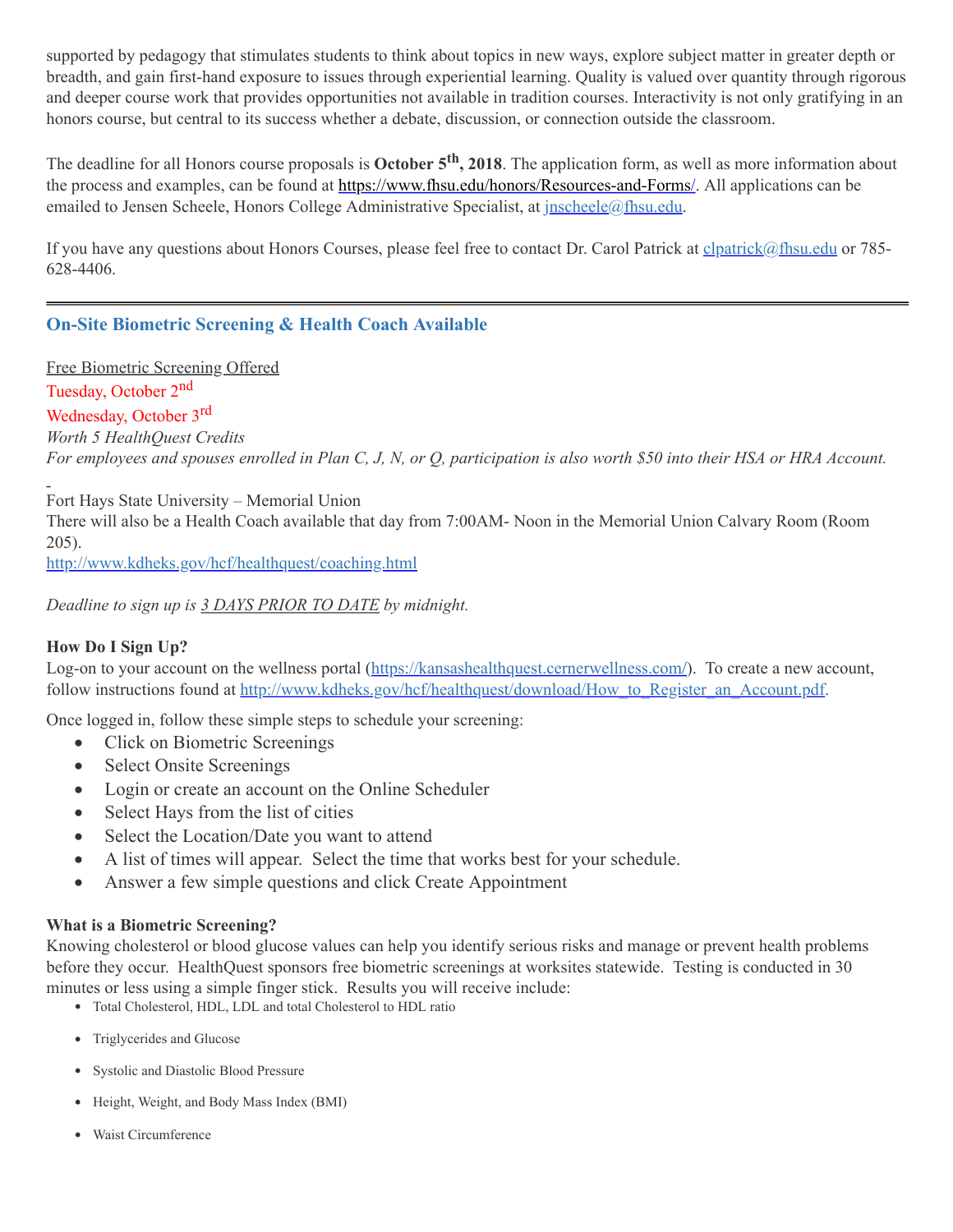Remember for best results to fast for a minimum of 9 hours prior to your appointment. Water, tea and black coffee (no cream or sugar) are okay. Take medications as usual also.

#### **Who is Eligible to Participate?**

- Benefits eligible State and Non-State employees who are enrolled in the state employee health plan or who have waived coverage in the plan
- Spouses who are enrolled in the medical portion State Employee Health Plan

## **Victor E Garden Volunteer Work Days – Food & Garden Club**

The Food & Garden Club hosts volunteer work days at the Victor E Garden (located in the meadow next to the Robbins Center) every Monday and Tuesday, unless it is raining at the start time. The first work day starts at 6 Monday evening and ends around 7pm, and the second work day starts at 10 Tuesday morning and ends at 11am. Work days generally last 60-90 minutes and will consist of various light gardening tasks. Gloves will be provided, but we recommend that you bring your own water bottle, and wear shoes/clothes that you do not mind getting dirty. You do not need to be a member of the Food & Garden Club to attend, and work evenings are eligible as service hours for the organization of your choice. Contact fhsuhungerinitiatives $@g$  mail.com with any questions. Thank you and have a great day!

## **CCL Contact Information and September Events**

#### **Center for Civic Leadership September Events.**

**September 11 th :** Deliver Food to First Responders, 8:00am

Meals that were prepared the night before will be delivered to the local first responders.

**September 11 th :** Remembrance Day: Memorial Union, 11:00am – 1:00pm

Students will have the opportunity to show give respect to the first responder that played a part in the tragic events on 9/11. This event will be held virtually and give students a chance to be more educated on the event.

## **September 12 th :** Voter Registration Drive: Memorial Union: 11:00am -1:00pm

ADP will be set up in the Union to give student the opportunity to register to vote. They will have ways for Kansas students and out of state students to register. Students can register to vote at, ksvotes.org. Students will need to have their driver's license to register online.

**September 15 th :** SWIPE out Hunger: Forsyth Library, 10:30am -12:30pm

GLP is hosting the  $7<sup>th</sup>$  annual SWIPE Out Hunger. This a meal packaging event that is open to students and community members. This year's event will be held in conjunction with the President's inauguration. Participants are hands on volunteers that will truly help make a difference by packaging meals that will be sent to those in need both internationally and domestically. Register for SWIPE here: https://docs.google.com/forms/d/1iXi-

[UGJ4yWlnVqW5uT0P7DUYfbe9HeQLKUNBmMDrl1Y/edit#responses](https://docs.google.com/forms/d/1iXi-UGJ4yWlnVqW5uT0P7DUYfbe9HeQLKUNBmMDrl1Y/edit#responses)

**September 17 th :** Constitution Day: Memorial Union: 11:00am -1:00pm

Students will be able to learn more about the American Constitution and participate in activities surrounding the Constitution.

# **September 17 th :** Volunteer Fair: Memorial Union, 11:00am -1:00pm

<span id="page-9-0"></span>FHSU students will be able to sign-up to get more information on service projects at FHSU. There will also be information about other organizations in Ellis County that are in need of volunteers. This is a great event for any student that wants to get more involved on campus and in the Hays

# **September 21 st :** World Gratitude Day: Memorial Union, 10:00am – 1:00pm

Students will be able to show the things they are thankful for by writing a short note on the hanging wall. Students will also have the opportunity to write a note to a person they are thankful for. GLP will send out all letters to people who live on-campus.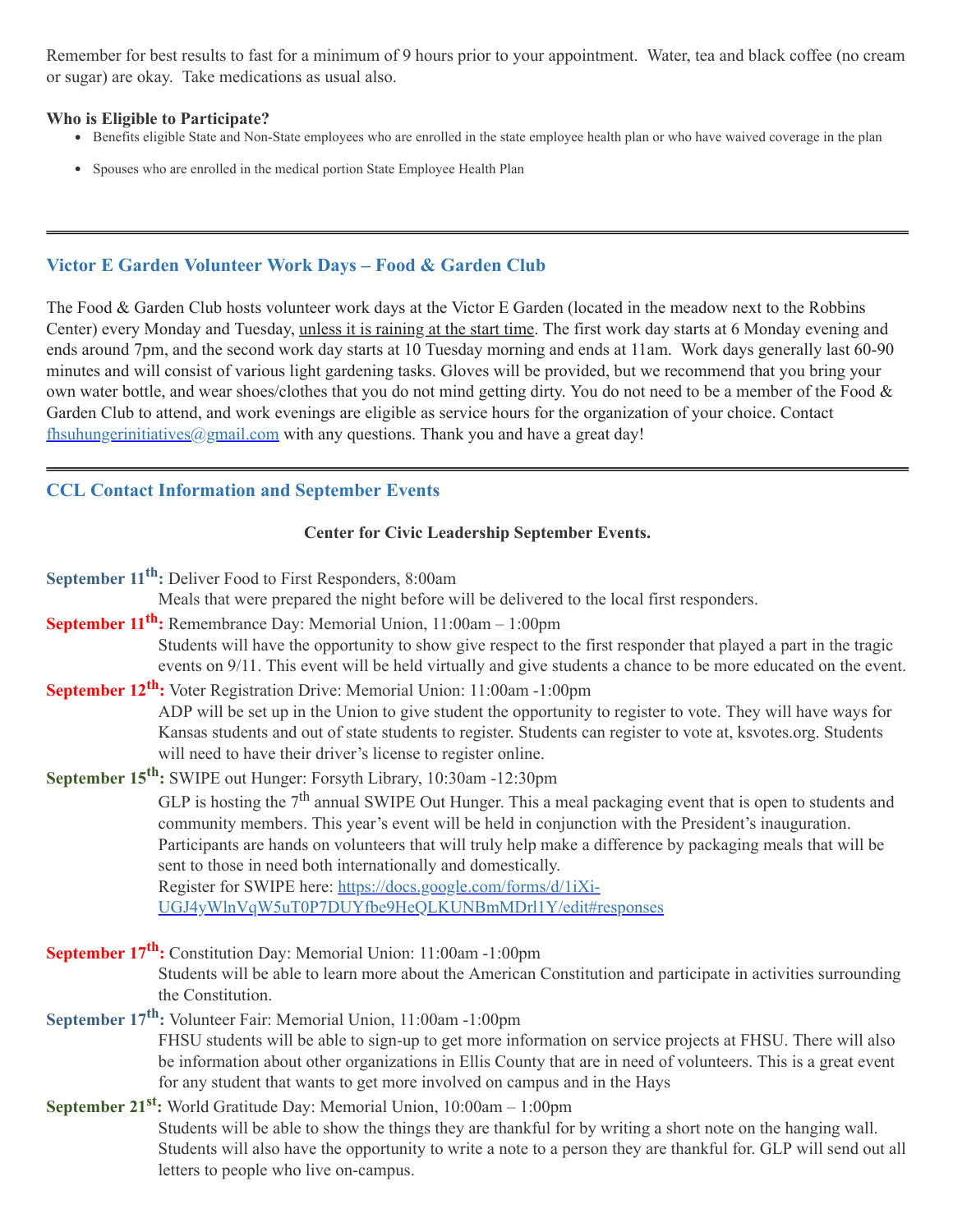**September 25 th :** National Voter Registration Day: Memorial Union, 9:00am -1:00pm

ADP will be set up in the Union to give student the opportunity to register to vote. They will have ways for Kansas students and out of state students to register. Students can register to vote at, ksvotes.org. Students will need to have their driver's license to register online.

## **September 26 th :** Voter Registration Drive**:** Memorial Union, 11:00am- 1:00pm

ADP will be set up in the Union to give student the opportunity to register to vote. They will have ways for Kansas students and out of state students to register. Students can register to vote at, ksvotes.org. Students will need to have their driver's license to register online.

The Women's Leadership Project will not be hosting any September events. Watch for upcoming Red Flag Campaign **events all throughout October. Red Flag Campaign will start October 2nd!**

#### **Center for Civic Leadership Contact Information.**

#### **Center for Civic Leadership:**

**Faculty Advisor:** Curt Brungardt **Administrative Assistant:** Jackie Gottschalk **Student Assistant:** Jalyn **Project coordinator:** Jaylen **Office Phone Number:** 785-628-5528 **CCL Office Phone Number:** 785-628-5592 **CCL Email:** [CCL@fhsu.edu](mailto:CCL@fhsu.edu) **American Democracy Project: Student Workers:** Kaytee and Alex **Office Phone number:** 785-628- 5339 **Project Email:** [adp@fhsu.edu](mailto:adp@fhsu.edu) **Faculty Advisor:** Larry Gould **Global Leadership Project: Student Workers:** Reilly and Alex **Office Phone number:** 785-628- 4497 **Project Email:** [glp@fhsu.edu](mailto:glp@fhsu.edu) **Faculty Advisor:** Brett Whitaker **Tigers in Service: Student Worker:** Larisa **Office Phone number:** 785-628- 5537 **Project Email:** [tis@fhsu.edu](mailto:tis@fhsu.edu) **Women's Leadership Project: Student Workers:** Elaine and Brooklynn

**Office Phone number:** 785-628- 4312 **Project Email:** [wlp@fhsu.edu](mailto:wlp@fhsu.edu) **Faculty Advisor:** Christie Brungardt

#### **Ilos is Now VidGrid!**

The TigerLearn Blog has just posted a new article regarding an update on the ilos Video platform. ilos has rebranded and changed their name to VidGrid. What does this mean for us? As far as how we all use ilos/VidGrid, there will be no major changes.

You can read the full article at the following link: [http://tigerlearn.fhsu.edu/ilos-is-now-vidgrid/.](http://tigerlearn.fhsu.edu/ilos-is-now-vidgrid/)

#### **Advisor Training**

The Academic Advising and Career Exploration Center offers certificates for academic advisors each semester.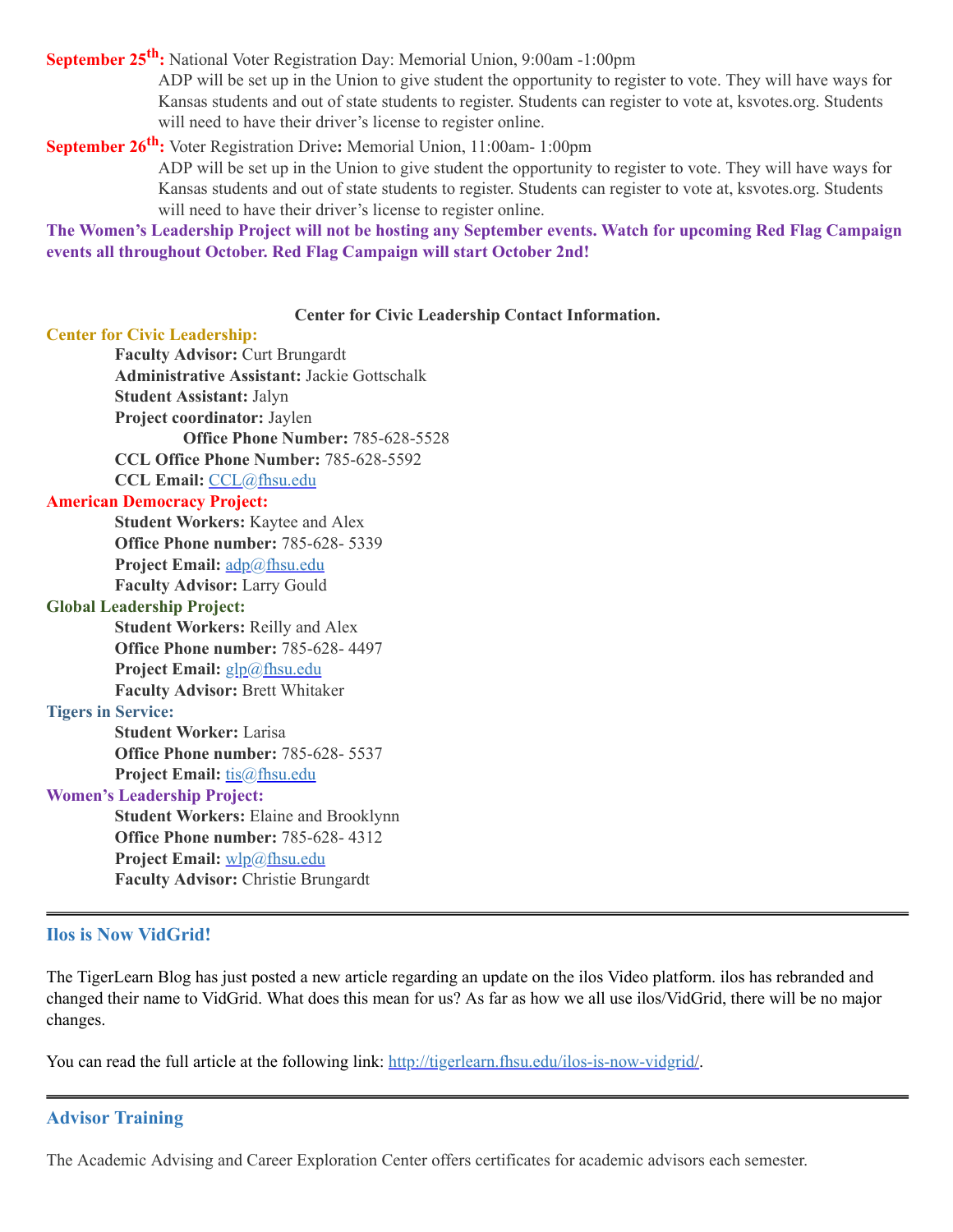If you have attended sessions in the past and need to know which sessions you have left to receive your certificate, please email **[advising@fhsu.edu](mailto:advising@fhsu.edu)** for assistance with your name and department.

**NOTE:** This is open to both faculty and staff. Please feel free to bring your lunch to the session.

**RSVP:** Please **RSVP to [advising@fhsu.edu](mailto:advising@fhsu.edu) or 785-628-5577** to let us know which session(s) you will be attending. We will send you a calendar entry that you will need to Accept and Send the Response Now. This will allow us to have the appropriate number of handouts.

#### **Advising Technology Certificate**

This certificate will provide academic advisors with information related to the primary technology applications utilized to support academic advising at FHSU. Participants need to bring their laptop with them for each session. Thursday, September 13, 12:00-1:00 PM, TigerTracks, Memorial Union, Trails Room Tuesday, September 18, 12:00-1:00 PM, TigerEnroll, Memorial Union, Pioneer Room Thursday, October 4, 12:00-1:00 PM, Online Advising Notes, Memorial Union, Stouffer Lounge Thursday, October 11, 12:00-1:00 PM, Tiger Early Alert, Memorial Union, Pioneer Room

#### <span id="page-11-0"></span>**Advising Special Populations Certificate**

This certificate will provide information on working with the diverse needs of our students. Whether you are currently advising students in the population or not, you will gain information that can assist you. Participants must attend each session to receive the certificate.

Wednesday, October 17, 12:30-1:30, Advising International Students, Memorial Union, Stouffer Lounge Wednesday, October 24, 12:30-1:30, Advising Student-Athletes, Memorial Union, Trails Room Wednesday, November 7, 12:30-1:30, Advising Students with Disabilities, Memorial Union, Trails Rooms Wednesday, November 14, 12:30-1:30, Advising Transfer Students, Memorial Union, Stouffer Lounge

#### **EVENTS**

**Hispanic Dance Session: Flamenco** Wednesday, September 12; 6:30pm to 9:00pm Cunningham Hall, Room 122 (Dance Room)

The Modern Languages Department & the Spanish Club are sponsoring the Hispanic Dance Session: Flamenco on Wednesday, September 12, 2018 from 6:30 – 9:00 PM in Cunningham Hall, Room 122 (Dance Room). Please arrive at 6:20 near the woman's locker room right across the hall from CH 122. Class begins promptly at 6:30. This dance session is open to faculty, staff, students and the Hays community.

<span id="page-11-1"></span>For further information, contact Dr. Espino-Bravo at  $\frac{c \text{ e spinobravo}(a)$ fhsu.edu.

**Fall 2018 Academic Advising Webinars** Wednesday, September 12; 1:00pm to 2:00pm Other Dates and Times Listed Below

The Academic Advising and Career Exploration Center will be hosting the following webinars from NACADA: The Global Community for Academic Advising thanks to the generosity of the Office of the Provost. These webinars are open to faculty and staff.

**Wednesday, September 12, 2018 1:00 PM – 2:00 PM** *Academic Advising for "Double Dose " First Generation Students*

**Tuesday, November 6, 2018 1:00 PM – 2:00 PM** *Academic Advising and First-Year Students: The Power of Purpose and Movement toward Self-Efficacy*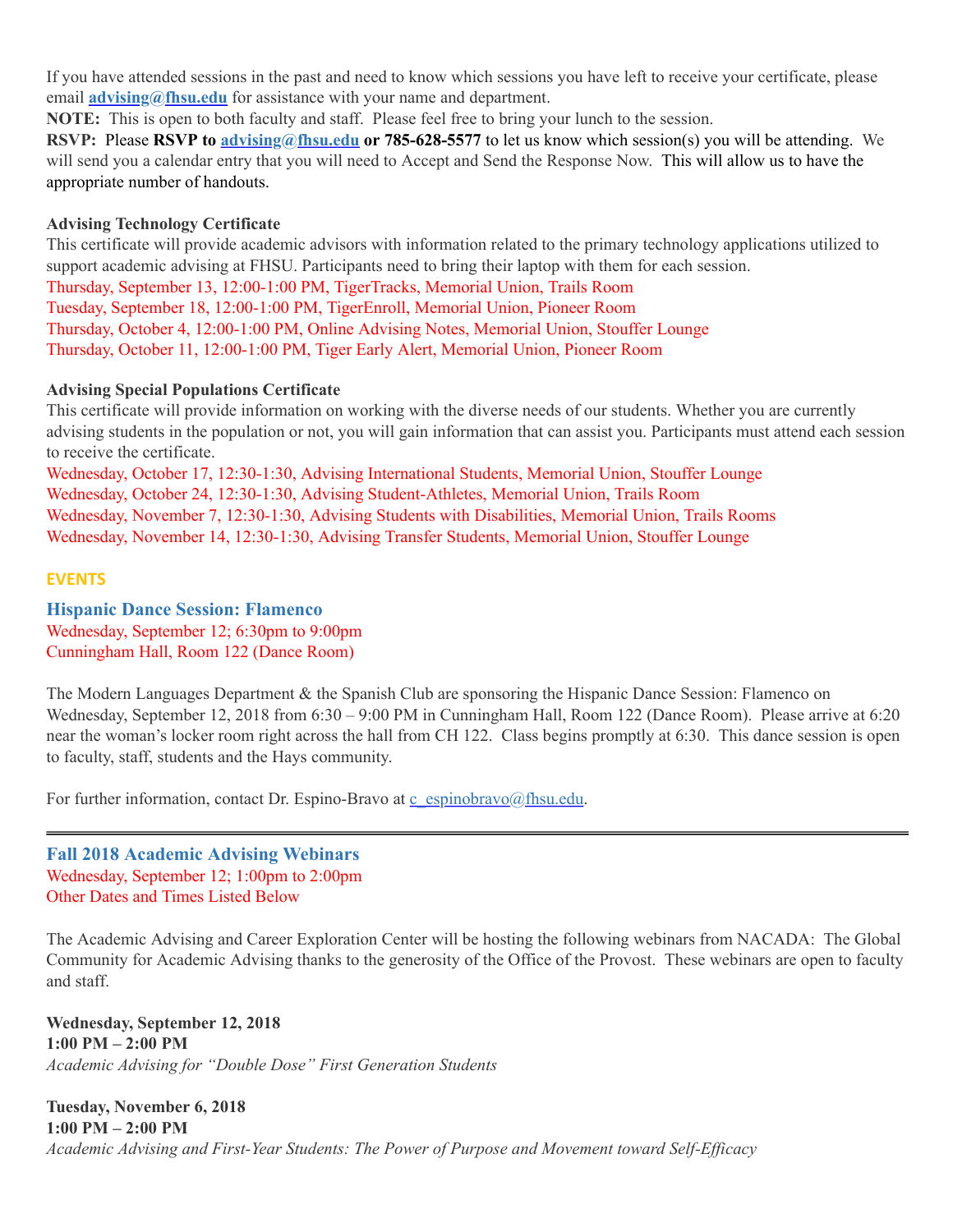#### **Tuesday, December 4, 2018 1:00 PM – 2:00 PM** *Academic Advising in their Language: Communicating with Today's Students*

**RSVP:** Please **RSVP to [advising@fhsu.edu](mailto:advising@fhsu.edu) or 785-628-5577** to let us know which webinar(s) you will be attending. We will send you a calendar entry that you will need to Accept and Send the Response Now. This will allow us to have the appropriate room size and number of handouts.

Questions should be directed to *[advising@fhsu.edu](mailto:advising@fhsu.edu).* 

#### **Hispanic Heritage Month Kick-Off Celebration** Thursday, September 13; 11:00am FHSU Quad

Come celebrate Hispanic Heritage Month with us! Join the Hispanic American Leadership Organization & Office of Inclusion & Diversity Excellence in the Quad this Thursday, September 13, starting at 11 AM for music, dancing & FREE tacos while supplies last!

For questions or additional information contact Shianne Cokely, Graduate Assistant for Inclusion & Diversity Excellence, at *[diversity@fhsu.edu.](mailto:diversity@fhsu.edu)*

#### **SWIPEOut Hunger Service Event** Friday, September 14; 10:30am to 12:00pm Forsyth Library

Join President Mason, her husband, Bill, and her parents as you "roll up your sleeves and feed the hungry. " In partnership with FHSU's Global Leadership Project and Numana, volunteers will assemble soybeans, rice and vitamins into bags and prepare them for shipping. Children and adults are encouraged to participate.

If you are interested in participating, please register to volunteer at: [https://www.fhsu.edu/president/inauguration/swipeout](https://www.fhsu.edu/president/inauguration/swipeout-hunger-service-event)hunger-service-event.

For more information contact Alex with the Global Leadership Project at **[amkultgen.se@fhsu.edu.](mailto:amkultgen.se@fhsu.edu)** 

**Friday Movie Night** Friday, September 14; 7:30om Cody Commons

Join the Hispanic American Leadership Organization & Office of Inclusion & Diversity Excellence this Friday, September 14 at 7:30 PM in Cody Commons for our FREE film screening of McFarland. Based on the true story of a 1987 cross country team from a mainly Latino high school in McFarland, California. Come enjoy a free movie and snacks with your family & friends!

For questions or additional information contact Shianne Cokely, Graduate Assistant for Inclusion & Diversity Excellence, at *[diversity@fhsu.edu.](mailto:diversity@fhsu.edu)*

**FREE Aikido Training Seminar** September 14-16; See Times Below Cunningham Hall, Gym 121

The FHSU Aikido Club invites you to attend a FREE aikido training seminar with Toyoda-sensei and Marker-sensei. What is aikido? Founded by Morihei Ueshiba, aikido is a martial art that focuses on harmonizing with your opponent to bring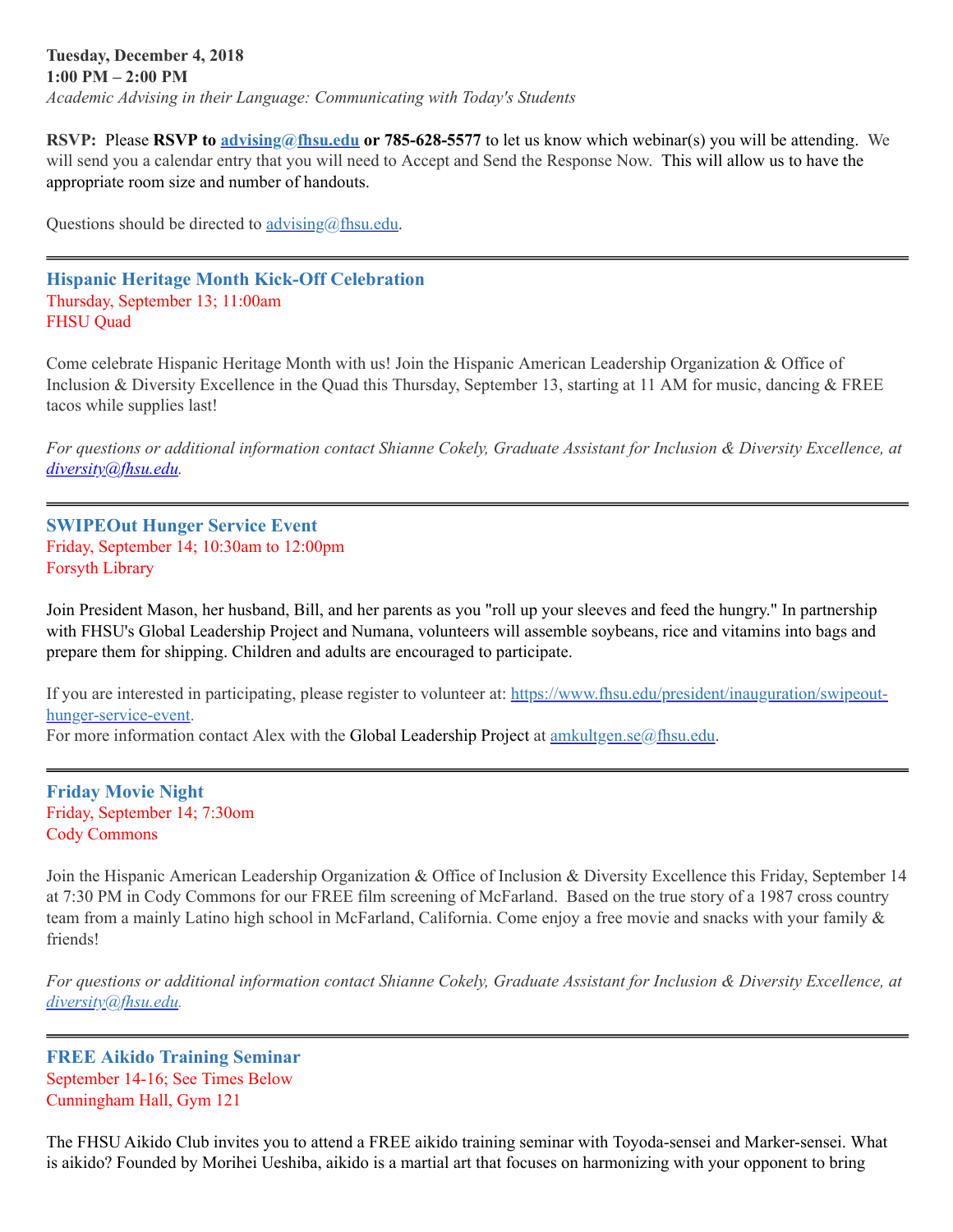peaceful resolutions to situations involving conflict.

When: Friday, September 14<sup>th</sup> 6pm-9pm Saturday, September 15<sup>th</sup> 9:30am-12:30pm and 3pm-6pm Sunday, September 16<sup>th</sup> 12:30am-3:30pm

<span id="page-13-0"></span>**Where**: Cunningham Hall, Gym 121

**Why**: This seminar is a unique opportunity to learn aikido from the President and Chief Instructor of the Aikido Association of America (AAA) and the Southwestern Regional Director of the AAA. Both teachers trained with the founder of the AAA and have unique and beneficial perspectives on sharing aikido with future generations. Typically, a seminar of this caliber would cost \$180, but the FHSU Aikido Club is offering it FREE for *anyone* who wishes to learn more about this martial art.

For more information, please visit the event page on Facebook: <https://www.facebook.com/events/1795692823845264/>

**KWEC Butterfly Festival** Saturday, September 15; 9:00am to 12:00pm Kansas Wetlands Education Center, Cheyenne Bottoms, KS

All things "butterfly" will be the focus of the Kansas Wetlands Education Center's Butterfly Festival from 9 a.m. to noon on Sept. 15. From puppet shows to tagging monarch butterflies, kids and adults will find plenty to do during this free event.

New this year, Bubba and Trixie, a puppet magic show, by the StoneLion Puppet Theatre, tells the story of a scaredy-cat caterpillar too afraid to leave its leaf until it meets a fearless lady bug. Through their adventures, including the caterpillar's transformation into a butterfly, they form true friendship and face their fears.

Nets and tags will be available for those who want to capture and tag monarch butterflies around the KWEC Nature Trail. Check out an exhibit bee hive fluorescing scorpions, giant walking sticks, butterflies, caterpillars, and chrysalises in the insect zoo. Information on butterfly-friendly plants and composting will be available from the Barton County Master Gardeners group, along with examples of butterfly-friendly plants in the KWEC pollinator garden. Many more crafts, booths, activities, and door prizes are available.

For more information contact KWEC at 1-877-243-9268 or visit [http://wetlandscenter.fhsu.edu](http://wetlandscenter.fhsu.edu/) . The Kansas Wetlands Education Center is a branch of the Werth College of Science Technology and Mathematics and is located at Cheyenne Bottoms, near Great Bend, KS. The Center is open Mon-Sat 9am-5pm and Sun 1-5pm. Admission is free.

**Science Café Presents: "The Science of Eating"** Monday, September 17; 7:00pm "The Venue" @ Thirstys, 2704 Vine Street

How and why do we select the foods we eat. Which of our senses are the most important and what chemicals in foods influence how our senses perceive what is in front of us.

Mr. Glenn McNeil, MS, RD/LD, Interim Dean, Health and Behavioral Sciences, Associate Professor, Health & Human Performance, FHSU

Free and open to the public

Sponsored by Science and Mathematics Education Institute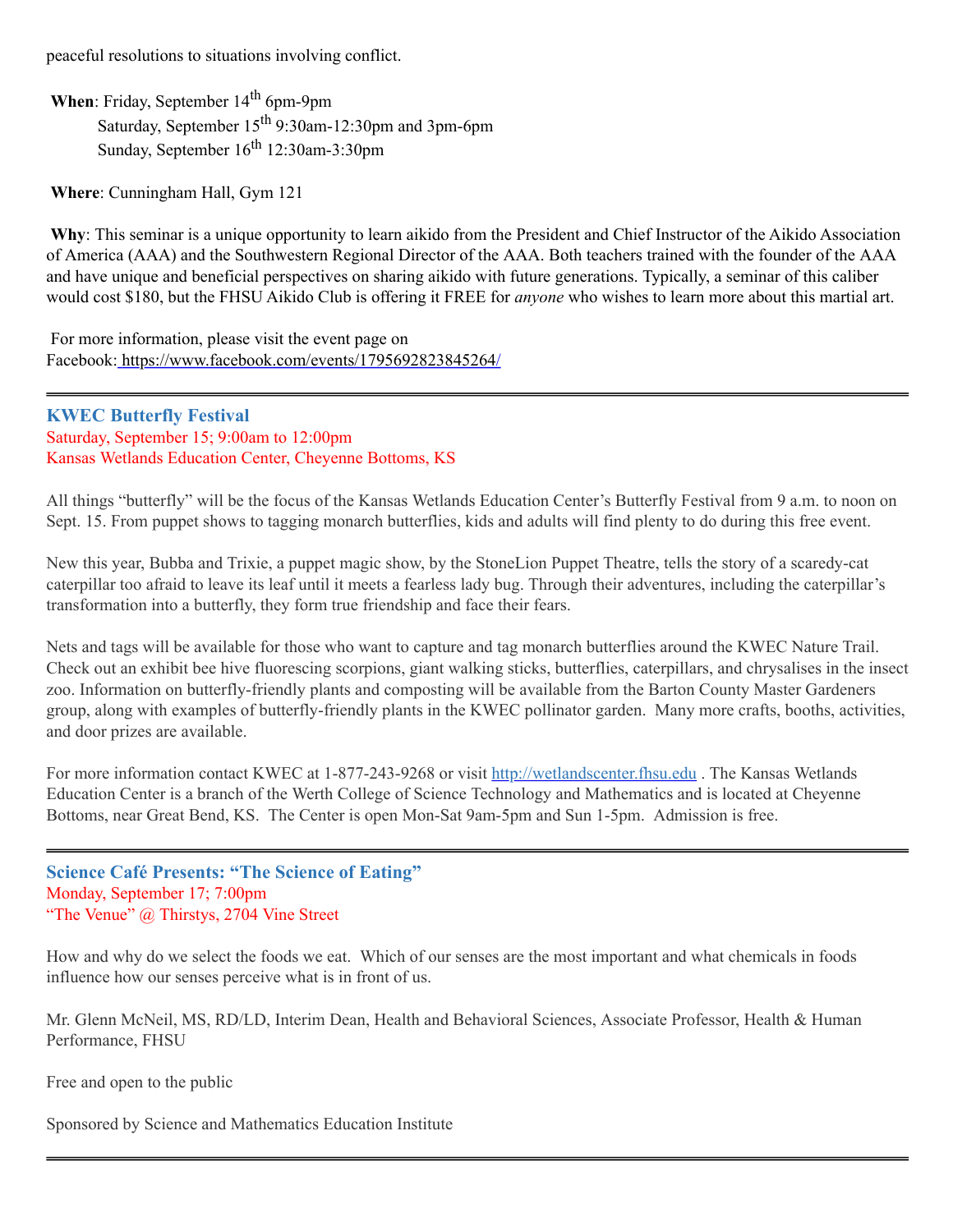## **TILTed Tech Mini-Conference: Great Ideas with Instructional Design** Tuesday, September 18; 12:00pm to 3:00pm Memorial Union – Stouffer Lounge

Join us for a mini-conference of professional development sessions all about instructional design. See what other faculty are doing and get ideas for incorporating new practices into your teaching. Explore instructional design topics such as Quality Matters standards, information and communications technology (ICT), universal design for learning (UDL), game mechanics, and more. Free meal ticket provided.

**Space is limited - Register today:** <http://bit.ly/FHSUGreatID>

TILTed Tech is a series of mini-conferences for faculty and staff development around the areas of teaching, scholarship and technology. The series is sponsored by Dr. Andrew Feldstein, Assistant Provost of Teaching Innovation and Learning Technologies (TILT), Deborah Ludwig, Dean of Forsyth Library, and Mark Griffin, Director of Technology Services, and the Office of the Provost.

**Finding Funding Workshop** Thursday, September 20; 3:30pm to 5:00pm Forsyth Library Rom 036

This workshop demonstrates how to search for grants using InfoEd, GRC, Grants.gov, and other strategies. Discussion will also cover trends in funding. Reservations for this workshop are not required, but are appreciated. Information and registration for this workshop, and others, is available at [http://www.fhsu.edu/academic/gradschl/ossp/workshops/.](http://www.fhsu.edu/academic/gradschl/ossp/workshops/) Faculty and staff only.

Misty Koonse, [mjkoonse@fhsu.edu](mailto:mjkoonse@fhsu.edu) (785) 628-4338

**MDC Workshop: "Introduction to Excel"** Wednesday, October 3; 1:00pm to 4:30pm McCartney Hall, Computer Lab 116

Join the Management Development Center (MDC) for our Fall 2018 Workshop Series! **Remember: as an FHSU employee, your registration fee is complimentary, thanks to your FHSU Vice President**!

The MDC will be offering *"Introduction to Excel"* on Wednesday, October 3, from 1:00 p.m. to 4:30 p.m.

Learn how to boost productivity, simplify data management, and streamline everyday tasks – you'll take a tour of the basics and build a worksheet from scratch utilizing formulas and functions.

Registration can be completed online at <https://webapps.fhsu.edu/MDC2.0/Default.aspx> or by calling Hannah Hilker at (785) 628-4121. "

**MDC Workshop: "Intermediate Excel"** Wednesday, October 17; 1:00pm to 4:30pm McCartney Hall, Computer Lab 116

Are you signed up for the Management Development Center's "Introduction to Excel" course? Don't forget to also join us for *"Intermediate Excel"* on Wednesday, October 17 from 1:00 – 4:30!

**Remember: as an FHSU employee, your registration fee is complimentary, thanks to your FHSU Vice President**! This course builds on what participants learned in the intro course. You'll be exposed to macros, debugging macros, PivotCharts, linking and data exchange operations.

Registration can be completed online at <https://webapps.fhsu.edu/MDC2.0/Default.aspx> or by calling Hannah Hilker at (785) 628-4121. "